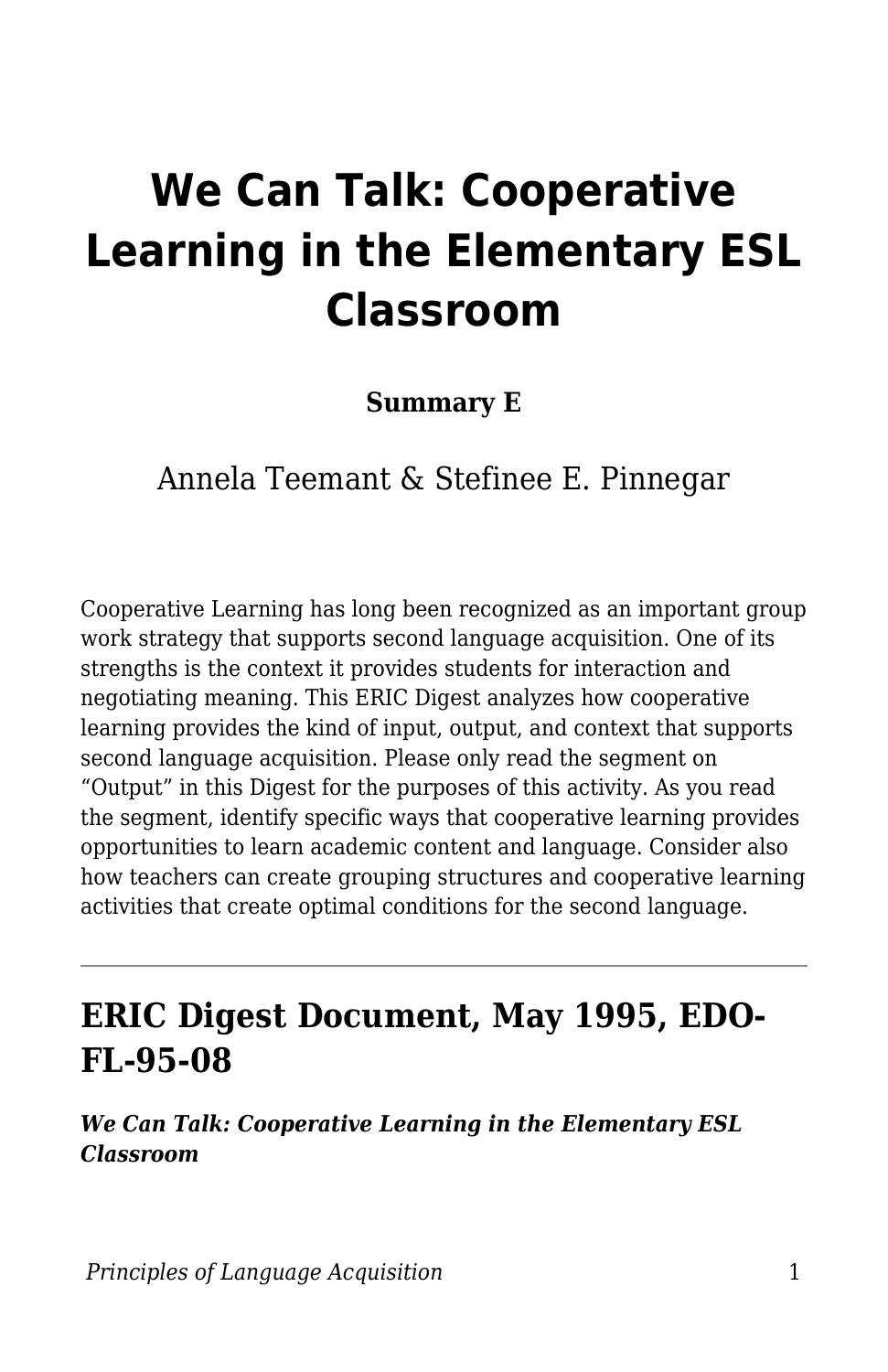#### **Spencer Kagan, Kagan Cooperative Learning**

Language acquisition is determined by a complex interaction of a number of critical input, output, and context variables. An examination of these critical variables reveals cooperative learning has a dramatic positive impact on almost all of the variables critical to language acquisition.

### **Input**

Language acquisition is fostered by input that is comprehensible, developmentally appropriate, redundant, and accurate.

**Comprehensible.** To facilitate language acquisition, input must be comprehended (Krashen, 1982). Students working in cooperative groups need to make themselves understood, so they naturally adjust their input to make it comprehensible. The small group setting allows a far higher proportion of comprehensible input, because the speaker has the luxury of adjusting speech to the level appropriate to the listener to negotiate meaning—luxury not available to the teacher speaking to a whole class. The speakers can check for understanding and adjust the level of speech easily when speaking to one another, something not easily done when speaking in a large group. Input in the cooperative setting is made comprehensible also because it is often linked to specific, concrete behaviors or manipulatives.

**Developmentally Appropriate.** Even if language is comprehended, it will not stimulate the next step in language acquisition if it is not in the zone of proximal development (Vygotsky, 1978). The developmental level of any student is what he or she can do alone; the proximal level is what he/she can do with supportive collaboration. The difference between the developmental and proximal levels is called the zone of proximal development. The nature of a cooperative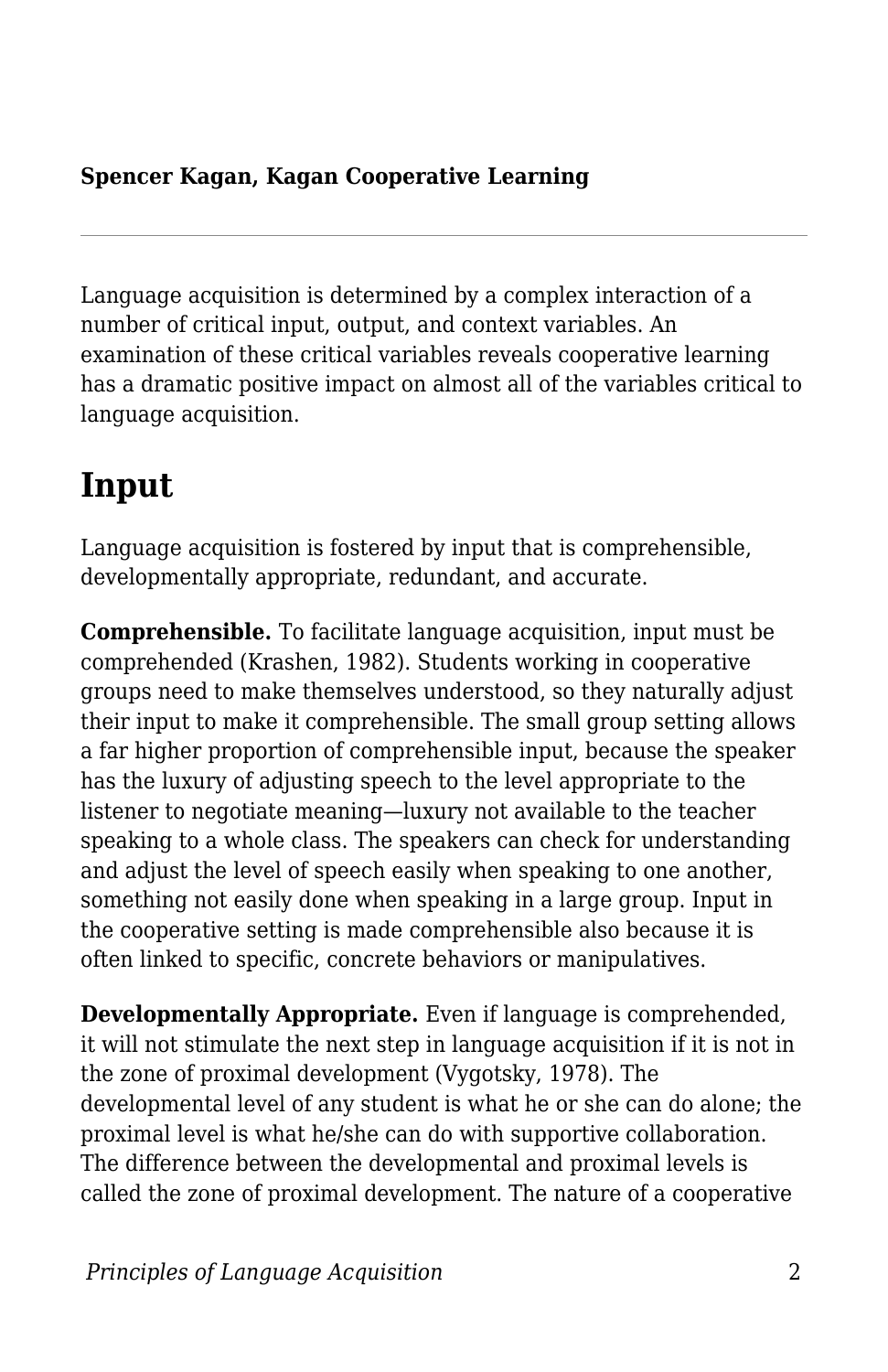group focuses input in the zone of proximal development, stimulating development to the next stage of language development.

**Redundant.** A student may receive comprehensible input in the zone of proximal development, but that will not ensure language acquisition unless the input is received repeatedly from a variety of sources. The cooperative learning group is a natural source of redundant communication. As the students in a small group discuss a topic, they each use a variety of phrases providing the opportunity for the listener to triangulate in on meaning as well as receiving the repeated input necessary for learning to move from short-term comprehension to long-term acquisition.

**Accurate.** Accurate input—communication that is grammatically correct with proper word choice and pronunciation—facilitates language acquisition. In this area, the traditional classroom may have an advantage over the cooperative classroom, because the teacher is the source of most speech. Peer output is less accurate than teacher output, but accuracy in the traditional classroom is purchased by preventing student output, a price far too high for what it purchases. Frequent communicative output produces speech acquisition far more readily than formal accurate input.

## **Output**

Language acquisition is fostered by output that is functional and communicative (Swain, 1985), frequent, redundant, and consistent with the identity of the speaker.

**Functional/Communicative.** If speech is not representative of the way a speaker will use the language in everyday settings, it will add little to the speaker's actual communicative competence. Memorization of vocabulary lists or verb conjugations does not increase fluency, because learning about a language is quite different from acquiring the language. Display behavior such as, "The clock is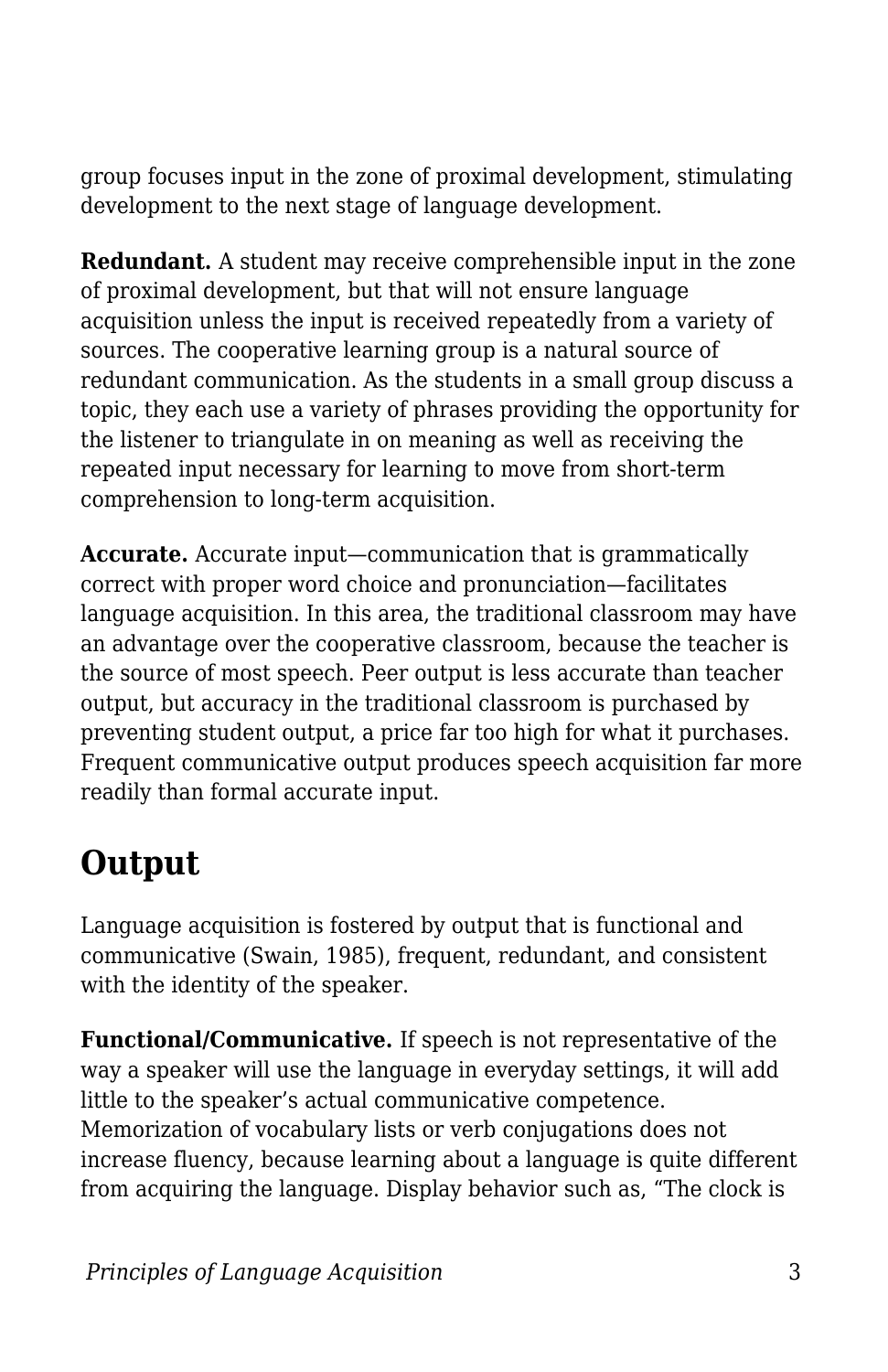on the wall," or "This is a glass," is not representative of actual speech, and practice of formal, de-contextualized speech creates transference problems that hinder acquisition. The cooperative group provides the arena for expressive, functional, personally relevant, representative language output that is critical for language acquisition.

**Frequent.** Students to a large extent learn to speak by speaking. The single greatest advantage of cooperative learning over traditional classroom organization for the acquisition of language is the amount of language output allowed per student. In the traditional classroom, students are called upon one at a time. During this whole-class question-answer time, the teacher actually does more talking than the students, because the teacher must talk twice for each time a student talks: first asking the question and then providing feedback in the form of praise, comment, or correction opportunity. Thus, in a classroom of 30, to provide each student one minute of output opportunity takes over an hour. In contrast, to provide each student one minute if the students are in a pair-discussion takes a little over two minutes. In the cooperative setting, with regard to language output, we can do in two minutes what takes an hour to do in the traditional classroom!

**Redundant.** Students become fluent if they have the opportunity to speak repeatedly on the same topic. Many cooperative learning structures, such as Three-Pair Share and Inside/Outside Circle are explicitly designed to provide redundancy of output opportunities. Even informal, cooperative learning discussion provides redundancy as students discuss a topic with each of their teammates. There is not enough time in the traditional classroom to call on each student to talk more than once on a topic.

**Identity Congruent.** Practicing classroom speech that is not consistent with a student's identity will not lead to later fluency, because the student will not want to project the identity associated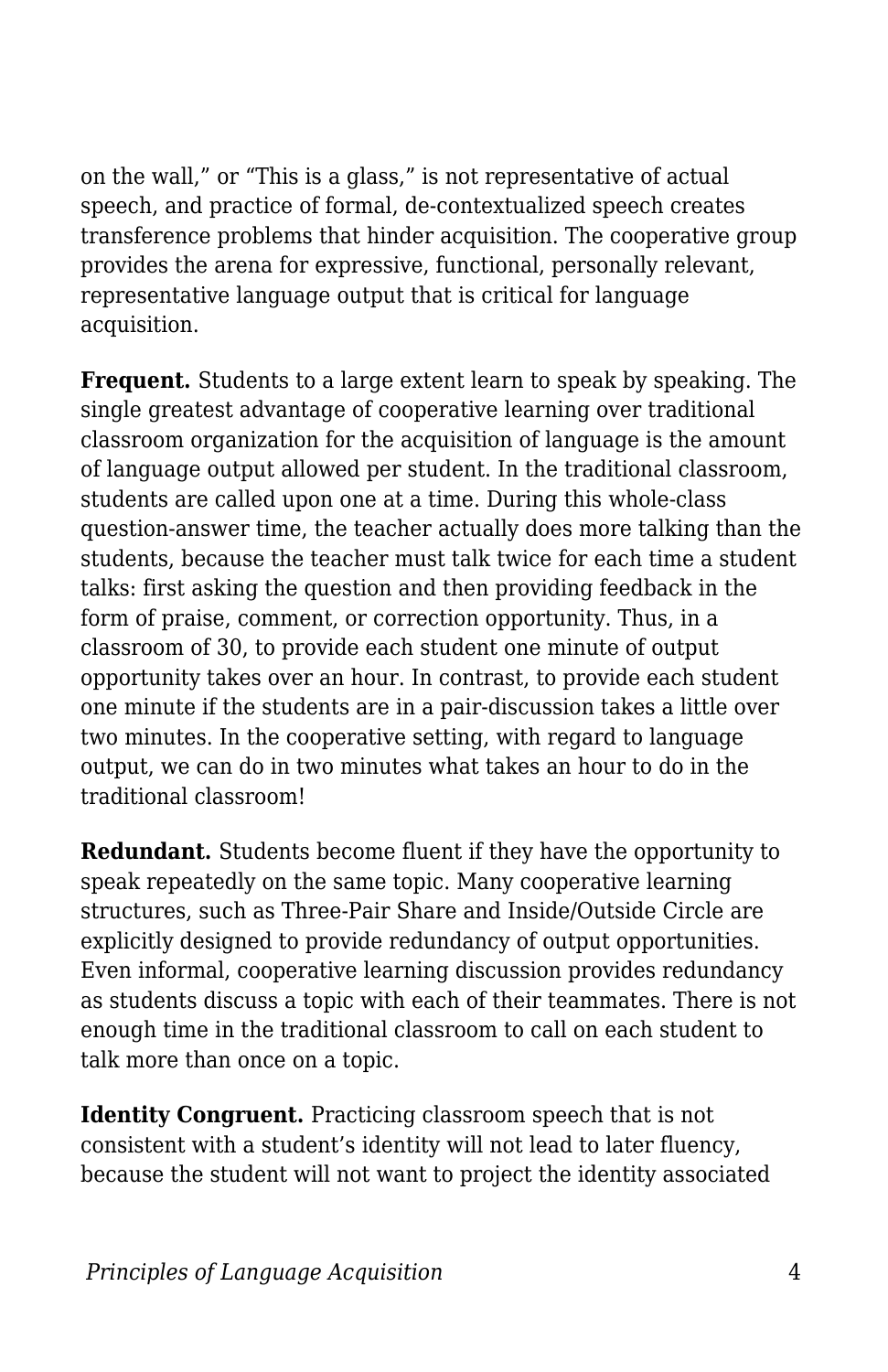with that speech. Cultural groups will resist acquisition of the dominant language if the very use of that language signals assimilation that is being resisted. The less formal, peer-oriented, expressive use of language in the cooperative group represents language use closer to the identity of many students than the formal use of language practiced in whole-class settings. The more identitycongruent language facilitates language acquisition.

### **Context**

Language acquisition is fostered if it occurs in a context that is supportive and motivating, communicative and referential, developmentally appropriate, and feedback-rich.

**Supportive/Motivating.** The traditional classroom is far from supportive as students are "right" or "wrong" as they are called upon to answer questions before the whole class. Students in a cooperative group are more motivated to speak and feel greater support for a variety of reasons: (1) They are more frequently asked questions; (2) they need to communicate to accomplish the cooperative learning projects; (3) peers are far more supportive than in the traditional classroom because they are all on the same side; (4) cooperative learning structures demand speech; (5) students are taught to praise and encourage each other; and (6) students are made interdependent so they need to know what the others know. Because of these factors, students "bring out" their teammates, providing words or phrases to make speech inviting and easy. Cooperative learning provides a supportive, motivating context for speech to emerge.

**Communicative/Referential.** In cooperative learning groups, we communicate over things we are making. We speak in real time, about real events and objects, to accomplish real goals. We negotiate meaning. Our communication that is functional refers to what is happening in the moment. This communicative language facilitates language acquisition, and it is quite in contrast to the abstract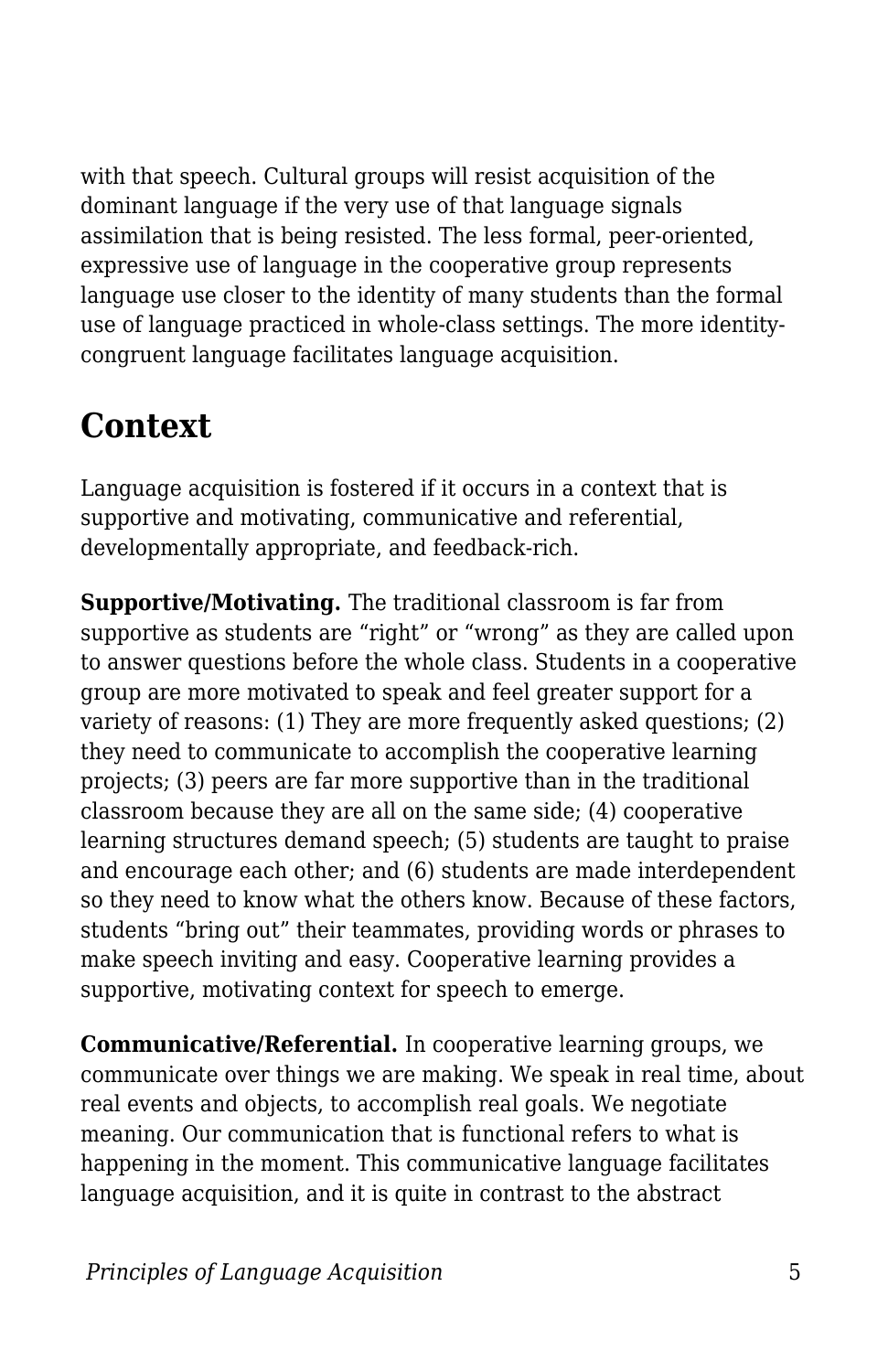"talking about" topics that often characterize whole-class speech.

**Developmentally Appropriate.** Some students are not ready to give a speech to a whole class but are quite at ease talking to one, two, or even three others. Speech to a whole class is often formal and less contextualized than speech within a cooperative group. It is easy to ask for a crayon from a friendly peer; it is hard to speak before the whole class in answering a question or speaking on an assigned topic. Speakers within a small group have more opportunities to enter discourse at the level appropriate to their own development.

**Feedback Rich.** Students talk to each other, providing immediate feedback and correction opportunities. Feedback and correction in the process of communication ("Give me that," "Sure, you take the ruler," etc.) leads to easy acquisition of vocabulary and language forms, whereas formal correction opportunities ("What is this?" "This is a ruler," etc.) lead to self-consciousness and anxiety, which inhibit rather than facilitate language acquisition.

In 20 minutes of whole-class, one-at-a-time interaction, a student is lucky to get one feedback opportunity; in the same 20 minutes of cooperative interaction, the student might receive half a dozen feedback opportunities—all in a natural context easy to assimilate. As we examine how cooperative learning transforms input, output, and context variables in the direction of facilitating language acquisition, we conclude: Cooperative learning and the ESL classroom—a natural marriage.

This Digest is reprinted from Elementary Education Newsletter (vol. 17, no. 2, Winter 1995), the official publication of the ESOL in Elementary Education Interest Section of the Teachers of English to Speakers of Other Languages.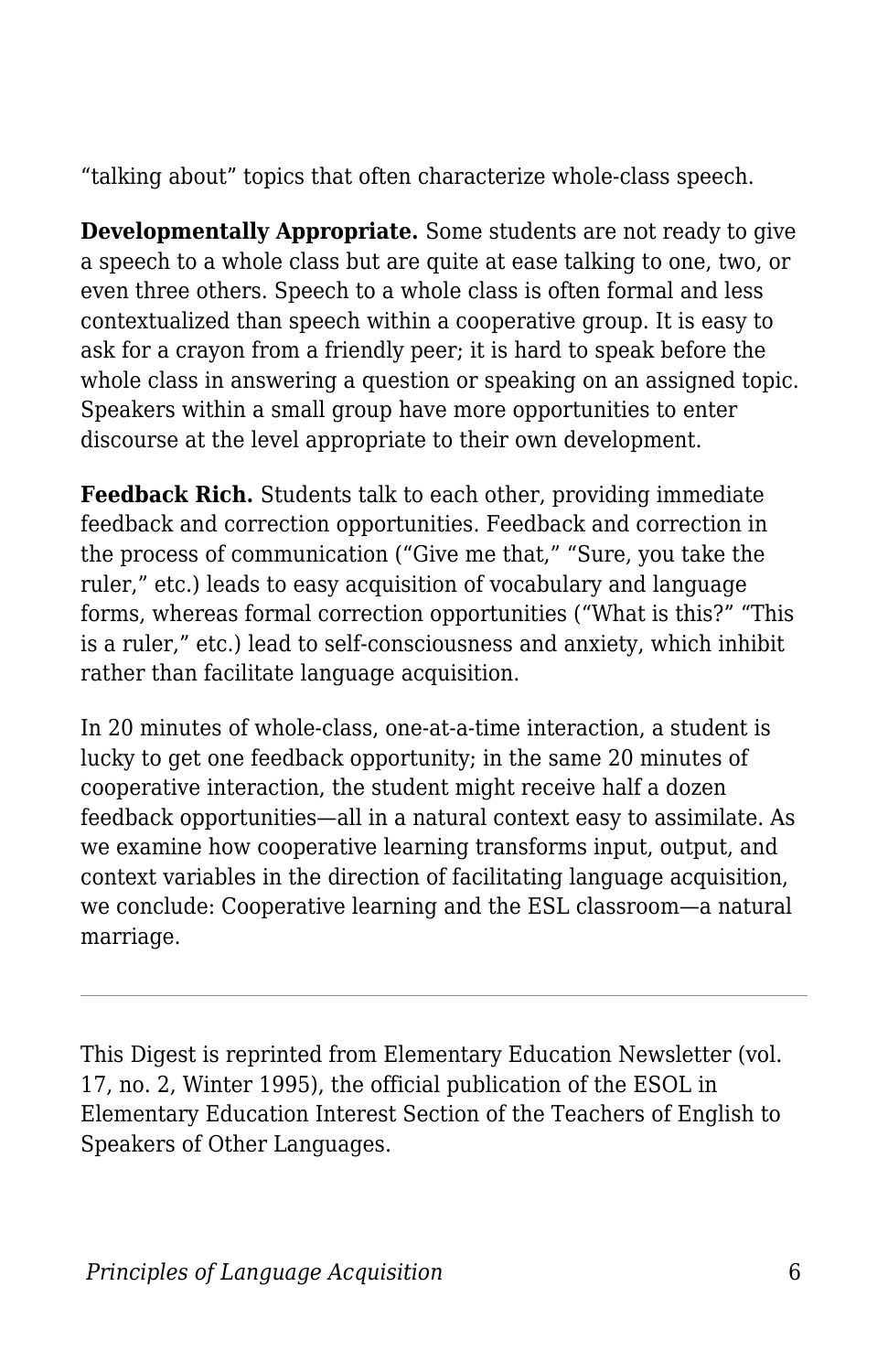### **References:**

Krashen, S.D. (1982). Principles and practice in second language acquisition. Oxford, England: Pergamon.

Swain, M. (1985). Communicative competence: Some roles of comprehensible input in its development. In S.M. Gass, & C.G. Madden, (Eds.), Input in second language acquisition (pp. 235–53). Rowley, MA: Newbury House.

Vygotsky, L. S. (1978). Mind in society: The development of higher psychological processes (M. Cole, V. John-Steiner, S.-Scribner, & E. Souberman, Eds. & Trans.). Cambridge, MA: Harvard University Press.

#### **Resources:**

Holt, D. D. (Ed.). (1993). Cooperative learning: A response to linguistic and cultural diversity. Language in education: Theory and practice 81. McHenry, IL and Washington, DC: Delta Systems and Center for Applied Linguistics.

Kagan Cooperative Learning 27134 Paseo Espada, Suite 303, San Juan Capistrano, CA 92675 Phone: 800-933-2667

Fax: 714-248-7680

\* \* \*

This report was prepared with funding from the Office of Educational Research and Improvement, U.S. Dept. of Education, under contract no. RR93002010. The opinions expressed do not necessarily reflect the positions or policies of OERI or ED.

ERIC Clearinghouse on Languages and Linguistics 4646 40th Street, NW

Washington, DC 20016-1859

*Principles of Language Acquisition* 7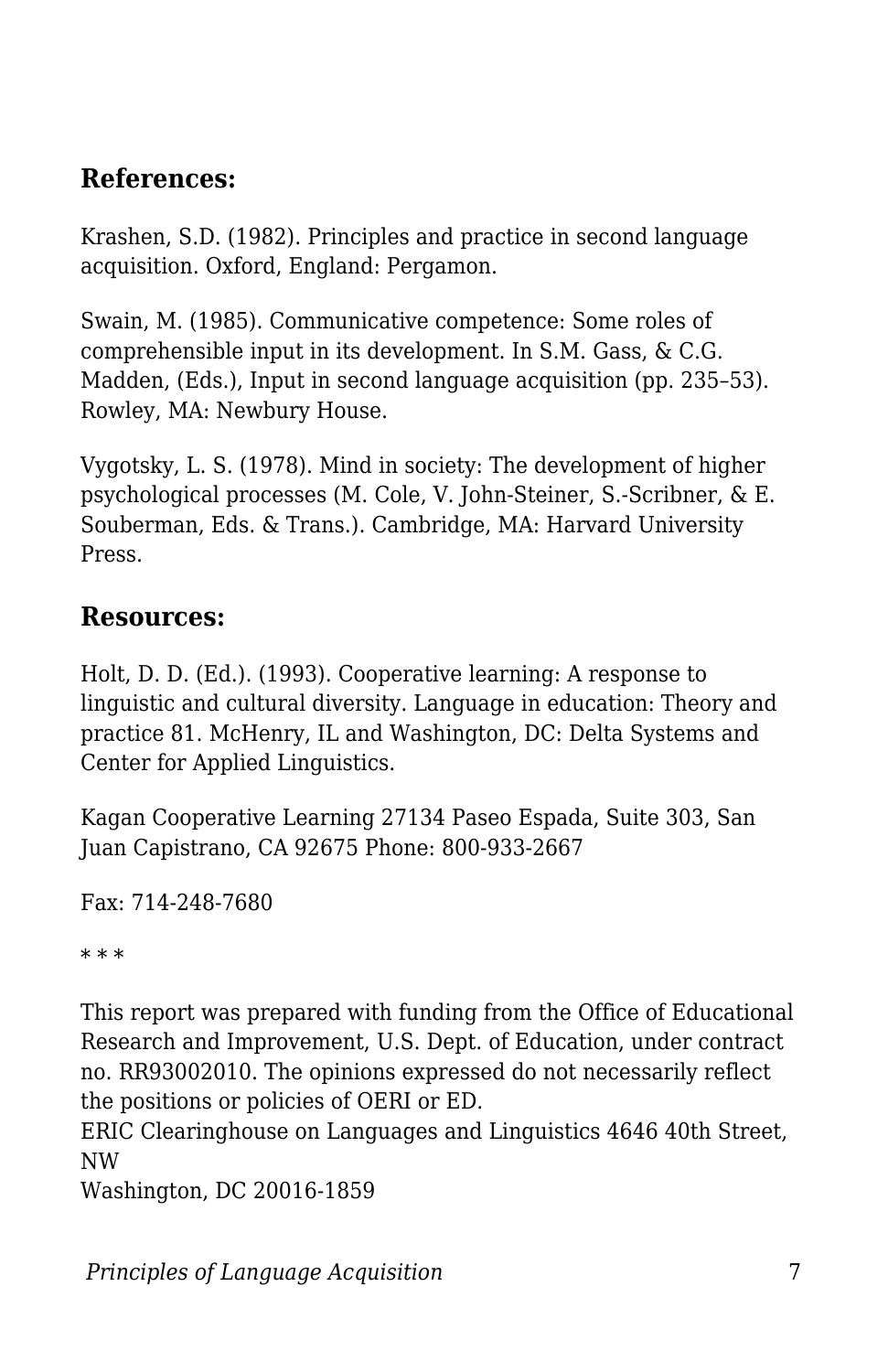(202)362-0700 / (800)276-9834

[eric@cal.org](mailto:eric@cal.org)

#### **Adapted with permission from:**

Teemant, A. & Pinnegar, S. (2007). *Understanding Langauge Acquisition Instructional Guide.* Brigham Young University-Public School Partnership.



Teemant, A. & Pinnegar, S. E. (2019). We Can Talk: Cooperative Learning in the Elementary ESL Classroom: Summary E. In B. Allman (Ed.), *Principles of Language Acquisition*. EdTech Books. Retrieved from

*Principles of Language Acquisition* 8